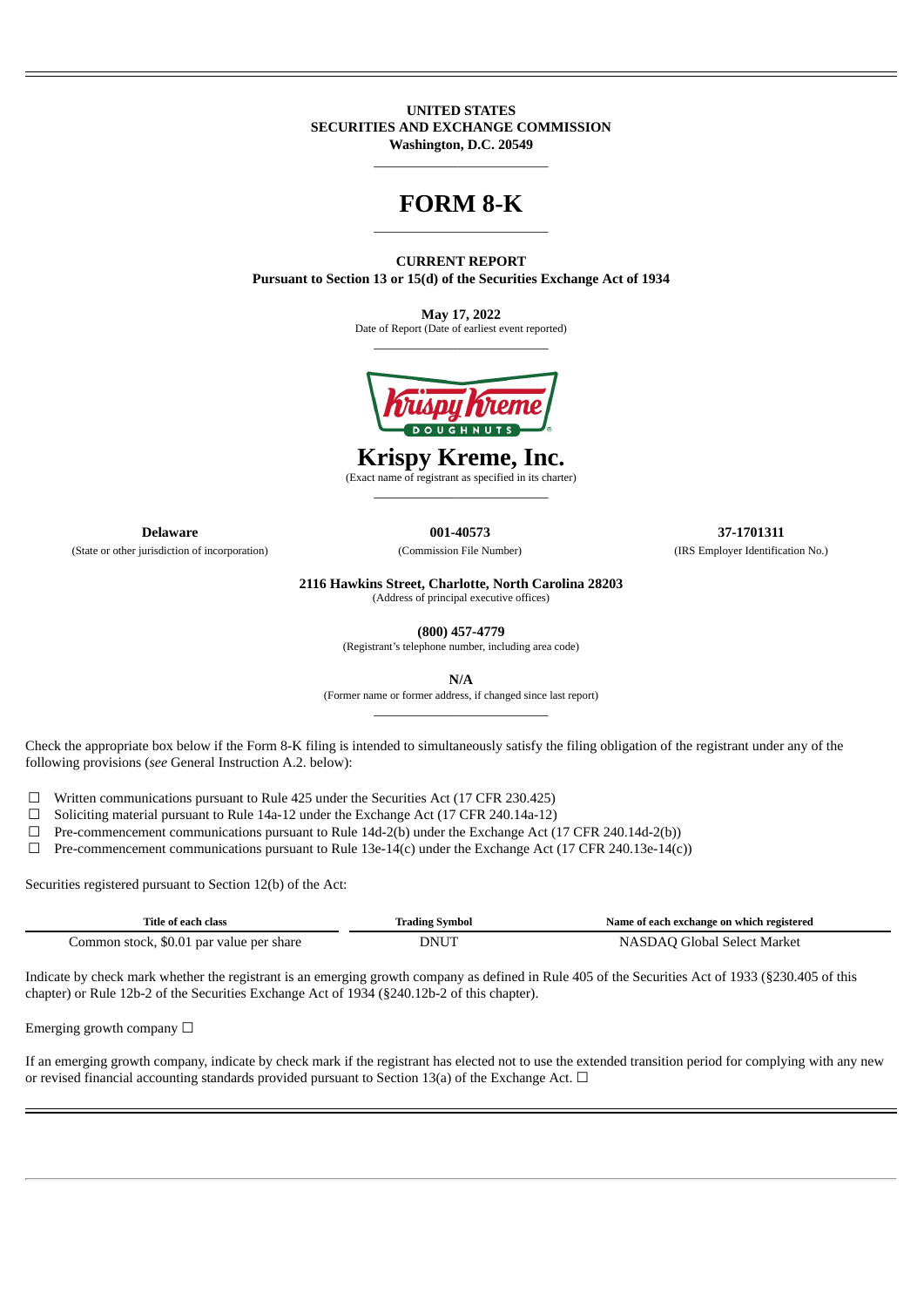#### **Item 5.07. Submission of Matters to a Vote of Security Holders.**

On May 17, 2022, Krispy Kreme, Inc. (the "Company") held the 2022 Annual Shareholders Meeting (the "Annual Meeting") virtually at www.proxydocs.com/DNUT. At the Annual Meeting shareholders had an opportunity to vote on the following proposals, for which voting results are included:

## **Proposal 1: Election of Directors**

The Company's shareholders elected 12 directors to hold office for a one-year term and until their respective successors shall have been duly elected and qualified.

| <b>NOMINEE</b>       | <b>FOR</b>     | <b>AGAINST</b> | <b>ABSTENTIONS</b> | <b>BROKERS NON-VOTES</b> |
|----------------------|----------------|----------------|--------------------|--------------------------|
| Michael Tattersfield | 105,692,735.16 | 5,826,035.23   | 13,859.92          | 13,008,278.00            |
| Olivier Goudet       | 105,232,614.72 | 6,286,167.37   | 13,848.24          | 13,008,278.00            |
| Marissa Andrada      | 108,354,883.78 | 3,161,556.45   | 16,190.09          | 13,008,278.00            |
| David Bell           | 105,303,217.02 | 6,214,982.53   | 14,430.77          | 13,008,278.00            |
| Patricia Capel       | 102,074,941.14 | 9,442,800.85   | 14,888.34          | 13,008,278.00            |
| David Deno           | 111,350,985.41 | 166,312.92     | 15,332.00          | 13,008,278.00            |
| Ozan Dokmecioglu     | 109,471,049.65 | 2,045,218.70   | 16,361.97          | 13,008,278.00            |
| Paul Michaels        | 104,596,562.83 | 6,919,590.27   | 16,477.22          | 13,008,278.00            |
| Debbie S. Roberts    | 105,271,657.64 | 6,240,344.35   | 20,628.34          | 13,008,278.00            |
| Lubomira Rochet      | 105,269,613.90 | 6,246,724.73   | 16,291.69          | 13,008,278.00            |
| Michelle Weese       | 111,316,055.64 | 200,230.57     | 16,344.10          | 13,008,278.00            |
| <b>Henry Yeagley</b> | 107,220,013.68 | 4,293,856.87   | 18,759.77          | 13,008,278.00            |

## **Proposal 2: Advisory Resolution to Approve Executive Compensation**

The Company's shareholders approved an advisory resolution regarding the Company's executive compensation.

| TOR                   | <b>TAICT</b> | $T^{\text{eff}}$ ONS               | <b>VOTES</b>    |
|-----------------------|--------------|------------------------------------|-----------------|
| ____                  |              |                                    | 47. C           |
| 623.86<br>11 ႐<br>ാാല | 051.88       | $0 - 1 - 0$<br>$\sim$<br>957<br>-- | 278.00<br>. NUS |

#### **Proposal 3: Advisory Resolution to Approve the Frequency of Future Advisory Votes on Executive Compensation**

The Company's shareholders approved an advisory resolution regarding the frequency of future advisory votes on the Company's executive compensation.

| <b>VEAD</b><br>$\mathbf{v}$ | ΆR<br>. <del>.</del><br>$\mathbf{v}$     | . L.                                  | <b>THEORIC</b><br>DNN.<br>_____ |
|-----------------------------|------------------------------------------|---------------------------------------|---------------------------------|
| 11'<br>.                    | חר<br>$\sim$<br>288<br>.00.00<br>-<br>__ | $\sim$ $\sim$<br>$\sim$<br>-50<br>nh. | הר<br>$70\Delta$                |

#### **Proposal 4: Ratification of the Appointment of Independent Registered Public Accounting Firm**

The Company's shareholders ratified the appointment of Grant Thornton LLP as the Company's independent registered public accounting firm for fiscal year 2022.

| <b>FOR</b>     | <b>AINST</b><br>$\sqrt{2}$<br>/w. | <b>ABSTENTIONS</b>         | <b>NON-VOTES</b><br>ж<br>.EK<br>кк |
|----------------|-----------------------------------|----------------------------|------------------------------------|
| 124,091,204.78 | 54 871 20<br>1.L                  | 394 832 25<br>332.ZJ<br>ັບ |                                    |